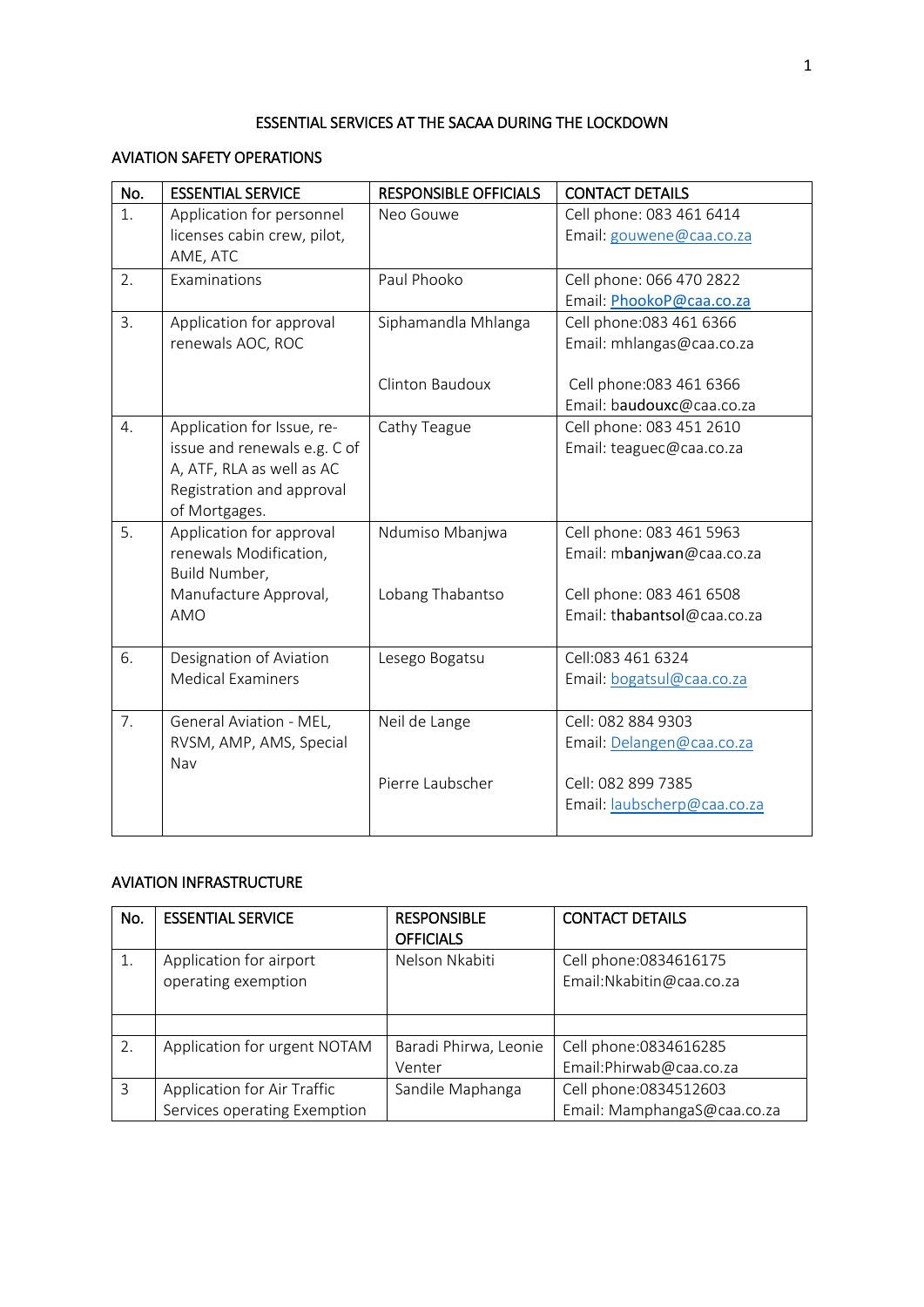#### AVIATION SECURITY

| No.            | <b>ESSENTIAL SERVICE</b>                             | <b>RESPONSIBLE</b><br><b>OFFICIALS</b> | <b>CONTACT DETAILS</b>                       |
|----------------|------------------------------------------------------|----------------------------------------|----------------------------------------------|
| 1.             | Application for screener                             | Petunia Yende                          | Cell phone: 083 461 6247                     |
|                | certification, Instructor<br>Certification, Training |                                        | Email: yendep@caa.co.za                      |
|                | Organisation applications,                           | Marche Arnold                          | Cell phone: 067 416 6270                     |
|                | <b>Screening Organisations</b><br>applications       |                                        | Email: Arnoldm@caa.co.za                     |
| 2.             | <b>Application for Dangerous</b>                     | Bheki Ngiba                            | Cell phone: 0834616054                       |
|                | Goods ATO, Dangerous<br>Goods Exemptions, AVSEC      |                                        | Email:<br>DangerousGoodsOperations@caa.co.za |
|                | Recommendation of                                    |                                        |                                              |
|                | received FOP and AOC                                 |                                        |                                              |
|                | applications                                         |                                        |                                              |
| 3.             | Application for Regulated                            | Andrew Dhlakama                        | Cell phone: 0834512646                       |
|                | Agent and Known<br>Consignor Approval /              |                                        | Email: AirCargoSecurity@caa.co.za            |
|                | Accreditation                                        |                                        |                                              |
| $\overline{4}$ | Application for approval of                          | Nico Smit                              | Cell phone: 0834512646                       |
|                | Airport, Air Carrier and                             |                                        | Email: AirportsandAirlines@caa.co.za         |
|                | <b>ANSP Security</b>                                 |                                        |                                              |
|                | Programmes<br>Application for approval of            |                                        |                                              |
|                | Catering Stores and                                  |                                        |                                              |
|                | <b>Catering Supplies Service</b>                     |                                        |                                              |
|                | Providers Security                                   |                                        |                                              |
|                | Manuals                                              |                                        |                                              |

### CORPORATE SERVICES

| No. | <b>ESSENTIAL SERVICE</b> | <b>RESPONSIBLE</b><br><b>OFFICIALS</b> | <b>CONTACT DETAILS</b>    |
|-----|--------------------------|----------------------------------------|---------------------------|
| 1.  | Corporate                | Kabelo Ledwaba                         | Cell phone: 083 451 2616  |
|     | Communications           |                                        | Email: ledwabak@caa.co.za |
|     |                          |                                        | Cell phone: 079 496 7077  |
|     |                          |                                        | Email: manunga@caa.co.za  |
|     |                          |                                        |                           |
| 2.  | Stakeholder Relations    | Mojele Mogale                          | Cell phone: 076 943 0634  |
|     |                          |                                        | Email: mogalem@caa.co.za  |
|     |                          |                                        |                           |
| 3.  | Client Services          | Ayanda Manunga                         | Cell phone: 079 496 7077  |
|     |                          |                                        | Email: manungaa@caa.co.za |
|     |                          |                                        |                           |